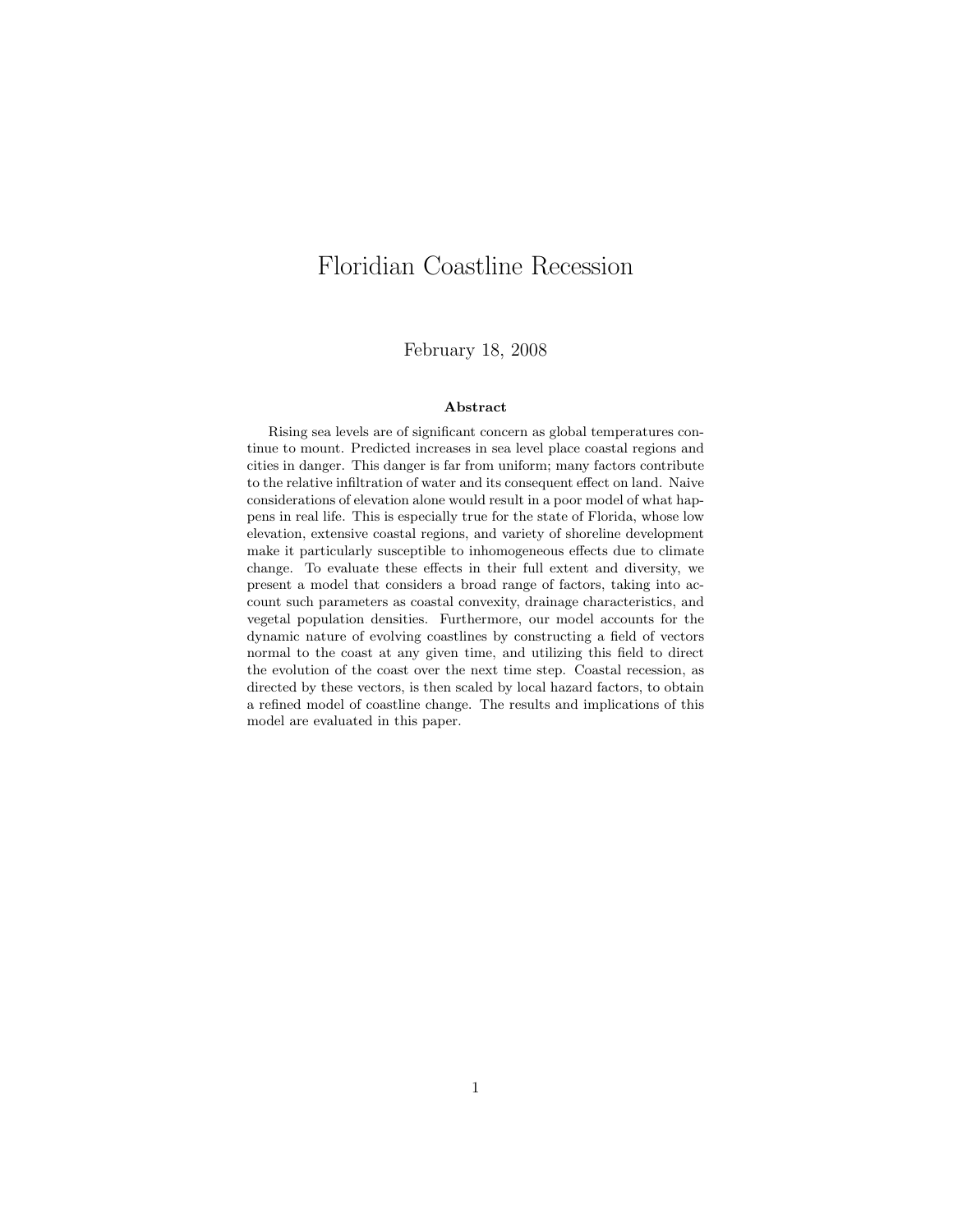## Contents

|   | 1 Introduction                                                               | 3              |  |
|---|------------------------------------------------------------------------------|----------------|--|
|   | 2 Variations in Global Sea Level Rise Predictions                            | 3              |  |
| 3 | Elevation Considerations<br>3.1 Factors Contributing to Flood Susceptibility | 3<br>- 5<br>-7 |  |
|   | 4 Considering Effect on Cities                                               | 8              |  |
|   | 5 Conclusion                                                                 |                |  |
| 6 | References                                                                   | 10             |  |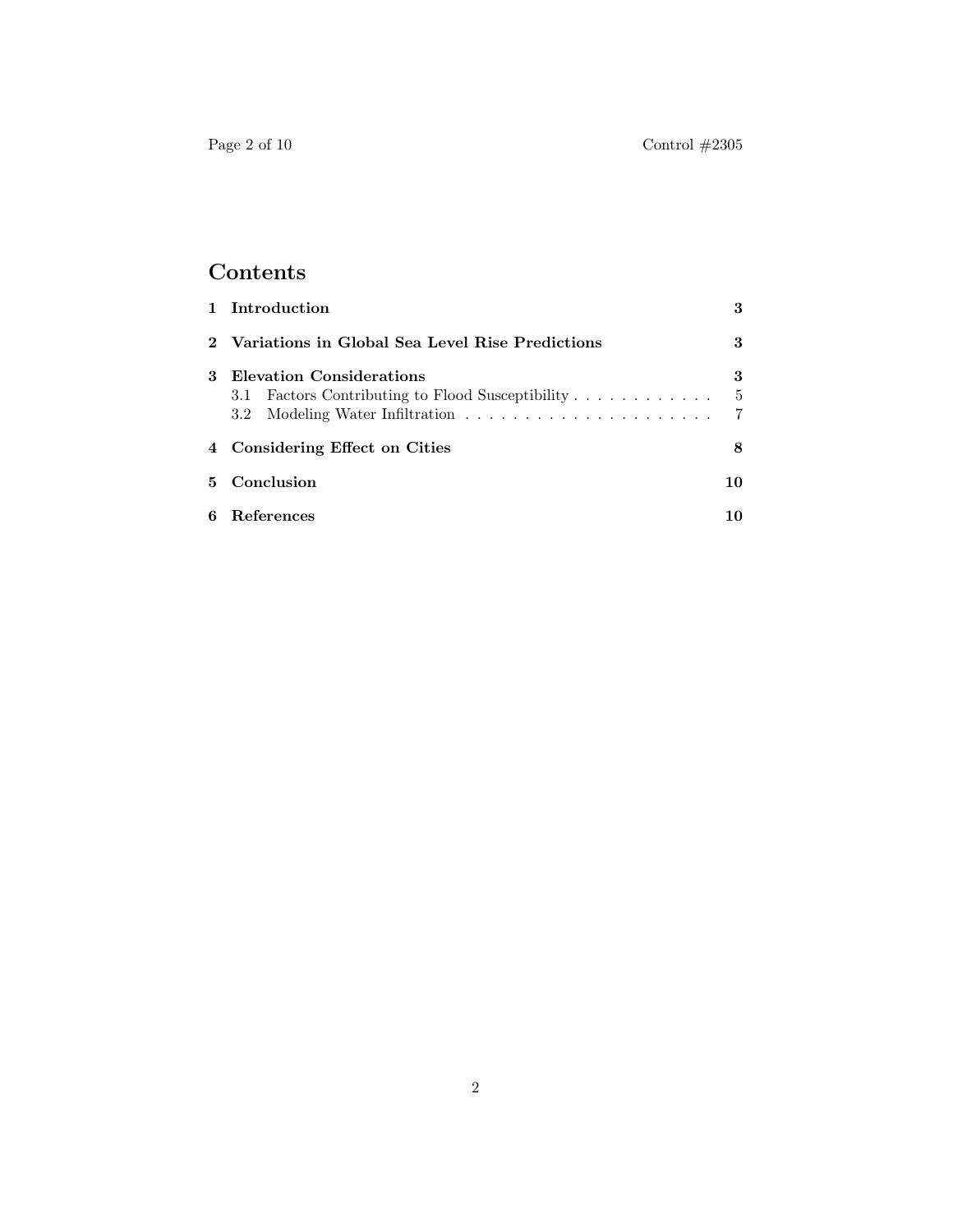## 1 Introduction

Global climate change and the ensuing rise in sea level due to the melting of the north polar ice cap will have a profound effect on water infiltration along continental coastlines. Depending on the geographical features of a given region, land surface can recede substantially as a result of even a small rise in sea level. Because coastal geographies change over time and predictions regarding sea level rise tend to vary among different studies, the effects and extent of water infiltration are difficult to predict. Floridas susceptibility attributed to its geographic location and uniformly low elevation - makes it an important case study and model for this global phenomenon. Moreover, the fact that Floridas metropolitan areas are concentrated on the coasts is representative of population distributions for the rest of the world. To best model the effects of sea level rise on Floridian coasts over time, we apply previously made global predictions to the time-dependent geographic attributes of the state. Specifically, implementing documented flood hazard data [1] for Floridian coastlines and a range of predictions for sea-level rise, we construct a model of coastal recession using a time-dependent vector field.

## 2 Variations in Global Sea Level Rise Predictions

Even amongst the most well-documented studies of climate change, there are considerable disparaties in the predicted extent of sea level increase over the next 100 years. Within a given study, predictions vary by region, as well. In particular, for the next 100 years, global average sea level rise predictions vary from 8 cm to 88 cm, while predictions for Florida range from 0 cm to 50 cm. Narrowing our focus to Florida over the next 50 years, predictions suggest sea level increase anywhere between 0 cm and 20 cm [3]. Thus, in order to accurately gauge the effects of climate change, it is important that our model be able to adapt to different predictions, while taking into account Florida's unique geographic disposition. Below, we will assume an extreme situation. In particular, we will take the sea level increase as a function of time to be given by

$$
f(t) = 9.675 \cdot t \, \text{mm/yr} + \frac{1}{2} t^2 \cdot 0.013 \, \text{mm/yr}^2,
$$

where  $t$  is measured in years.

## 3 Elevation Considerations

Perhaps the most primitive approach to gauging water infiltration along continental coastlines is considering the implications of elevation alone. As a benchmark, we take note of the results of this model. We assume that the rate of sea level increase around Florida has roughly the global average value. (function).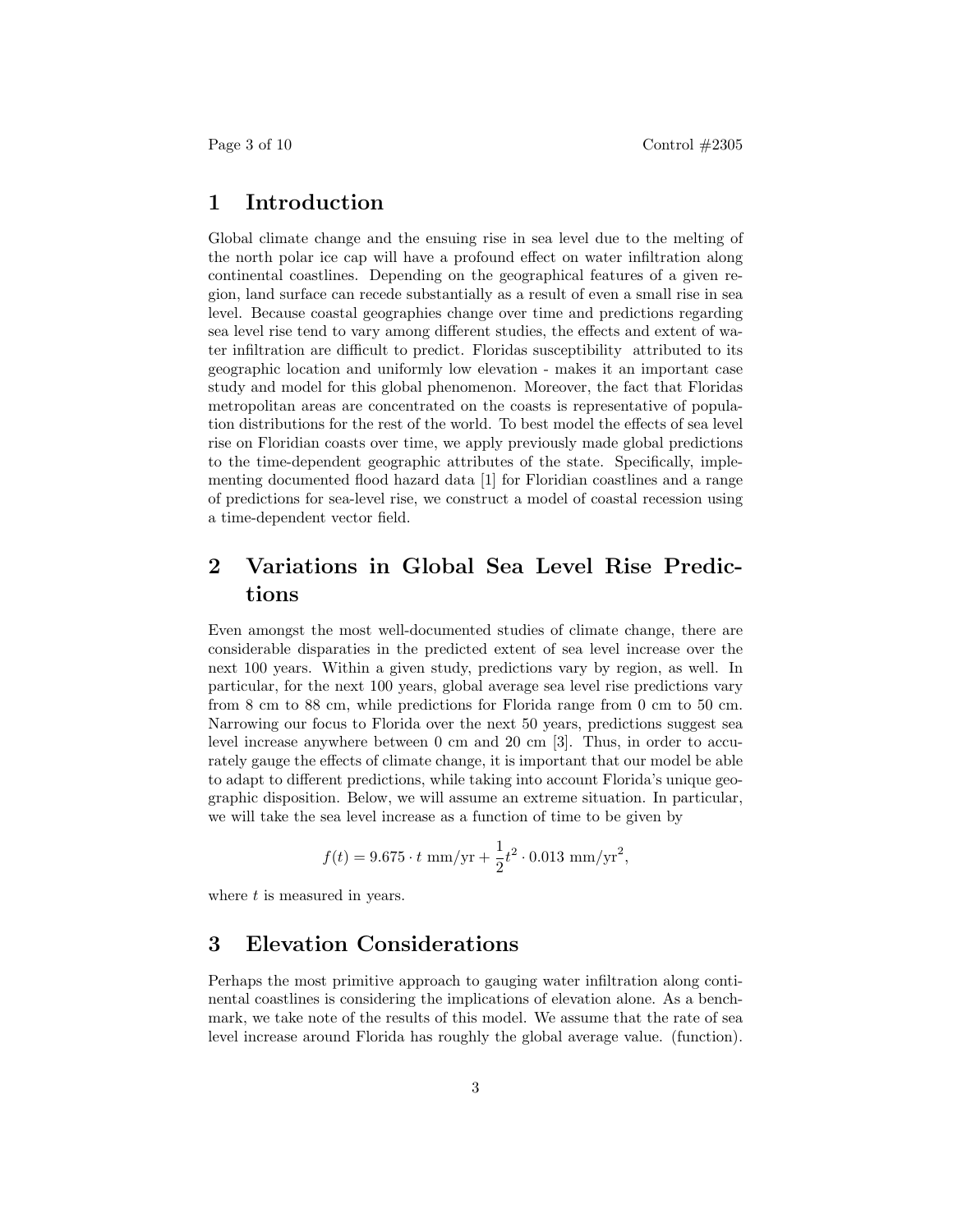Page 4 of 10  $\text{Control} \#2305$ 

Beginning with 45,342 points of elevation data from the National Geophysical Data Center [4], we linearly extrapolated elevation values for midpoint regions in order to get a better idea of the extent of coastline inundation. As exhibited in Figures 1 and 2 below, even after a time step of 50 years, the extent of water infiltration is difficult to gauge when considering Florida in its entirety. Thus, we opt to consider coastal effects on a finer scale. Below are the results of this model for (some place) over 50 years. We will compare these results with the results of our model, as a check on our model's feasibility.



Florida in its Current State

Figure 1: Florida before 0.5m sea level increase.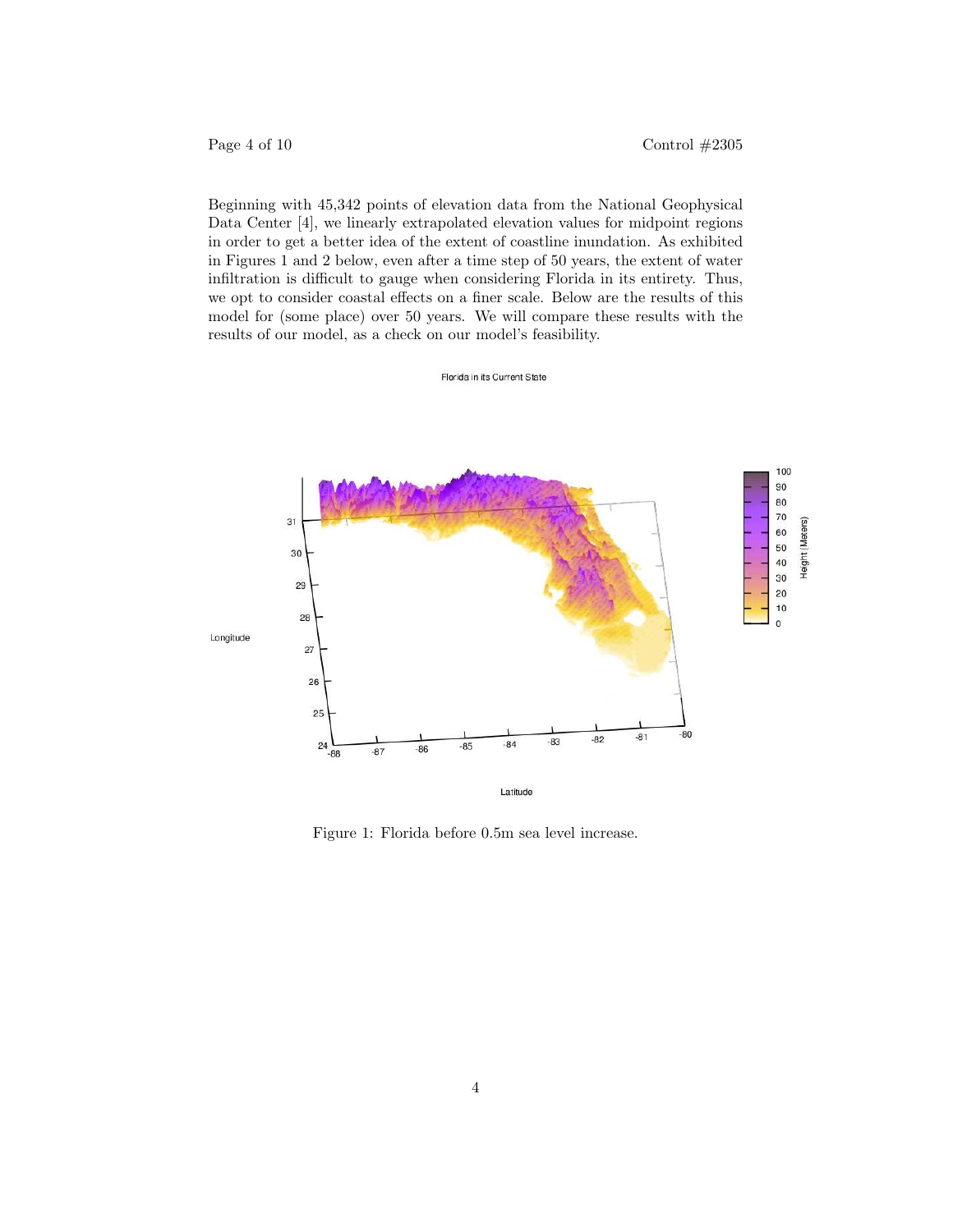

Figure 2: Florida after 0.5m sea level increase, based solely on elevation data.

#### 3.1 Factors Contributing to Flood Susceptibility

The elevation model has obvious deficiencies. It neglects the effects of coastal shape, manmade structures, relative position to inland bodies of water, weather patterns, and many other factors. For example, basins with as little as 5% lake and wetland area may have 40% to 60% lower flood peaks than comparable basins without such hydrologic features[2]. We wish to acknowledge the contribution of these parameters in our model. In particular, we identify the level of coastal flood risk due to sea level rise using the results of a Florida coastline study done at Duke University [1]. A table of factors that are taken into consideration appears on the following page.

To implement our model, we used the National Geophysical Data Center's Coastline Extractor feature to obtain 85,000 points of longitude-latitude data to generate a detailed map of Florida's existing coastline[5]. To consider the above factors in our model, we obtained risk data for Florida's eastern coast from a sequence of maps detailing the vulnerability of each section of shoreline, in accordance with the Duke study[1]. We then plotted risk values as a function of latitude and longitude (which were found using Google Map features) for the eastern coast of Florida, and then imposed this risk data on our generated map of Florida's coastline. We then proceeded to use this criteria for our water infiltration model.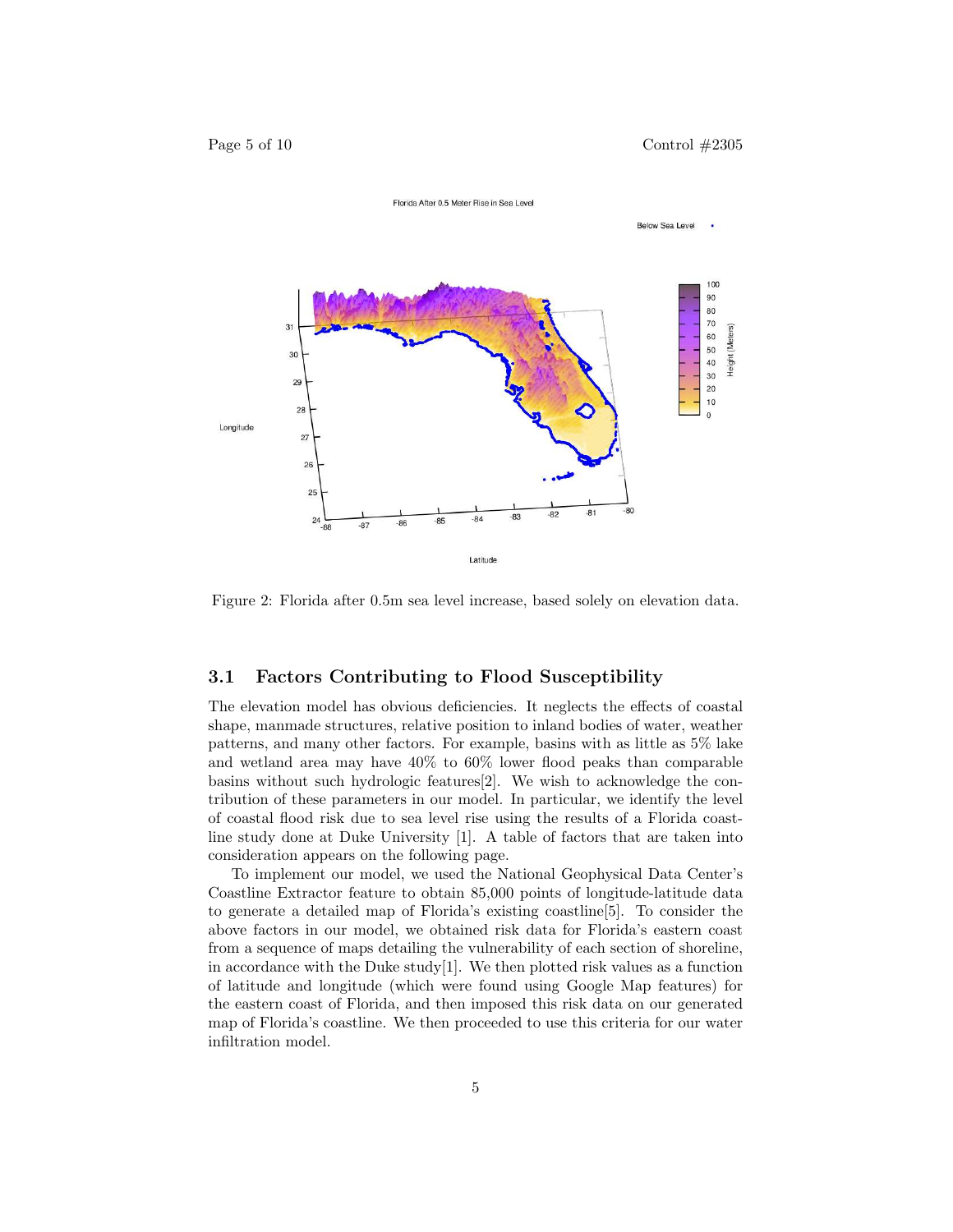| Parameter                                              | High                                                             | Moderate                                                                      | Low                                                                         |
|--------------------------------------------------------|------------------------------------------------------------------|-------------------------------------------------------------------------------|-----------------------------------------------------------------------------|
| Site elevation                                         | $< 10$ feet                                                      | $10-20$ feet                                                                  | $>20$ feet                                                                  |
| Beach<br>width,<br>slope, and thick-<br>ness           | Narrow and flat,<br>thin with mud,<br>peat, or stumps<br>exposed | Wide<br>flat,<br>and<br>and<br><b>or</b><br>narrow<br>steep; not erod-<br>ing | Wide with well-<br>developed berm;<br>accreting                             |
| Overwash                                               | Overwash aprson<br>or terrace (fre-<br>quent overwash)           | Overwash<br>fans<br>(occasional over-<br>wash)                                | No overwash                                                                 |
| Site position rel-<br>ative to inlet of<br>river mouth | Very near                                                        | Within sight                                                                  | Distant                                                                     |
| configura-<br>Dune<br>tion                             | No<br>dunes<br>(see<br>Overwash)                                 | Low, narrow, or<br>discontinuous<br>dunes                                     | High (30)<br>feet),<br>continuous,<br>wide, unbreached<br>ridge, dune field |
| Coastal shape                                          | Concave or em-<br>bayed                                          | Straight                                                                      | Convex                                                                      |
| Vegetation<br>on<br>Site                               | Little,<br>toppled,<br>immature<br><sub>or</sub><br>vegetation   | Well-established<br>shrubs<br>and<br>grasses,<br>none<br>toppled              | Mature<br>vegeta-<br>forested,<br>tion,<br>no evidence<br>– of<br>erosion   |
| Drainage                                               | Poor                                                             | Moderate                                                                      | Good                                                                        |
| Area landward of<br>$_{\rm site}$                      | Lagoon,<br>marsh,<br>or river                                    | Floodplain<br><b>or</b><br>low-elevation<br>terrace                           | Upland                                                                      |
| Natural offshore<br>protection                         | None, open water                                                 | Frequent bars off-<br>shore                                                   | Submerged reef,<br>limited fetch                                            |
| Offshore shelf                                         | Wide and shallow                                                 | Moderate                                                                      | Steep and narrow                                                            |
| Engineering<br>structures                              | Shore-hardening<br>structures and/or<br>beach fill               | Few<br>structures<br>infrequent<br>and<br>beach<br>need<br>for<br>fill        | Natural<br>beach<br>free of engineer-<br>ing structures                     |

Figure 3: Factors taken into account when determining flood risk.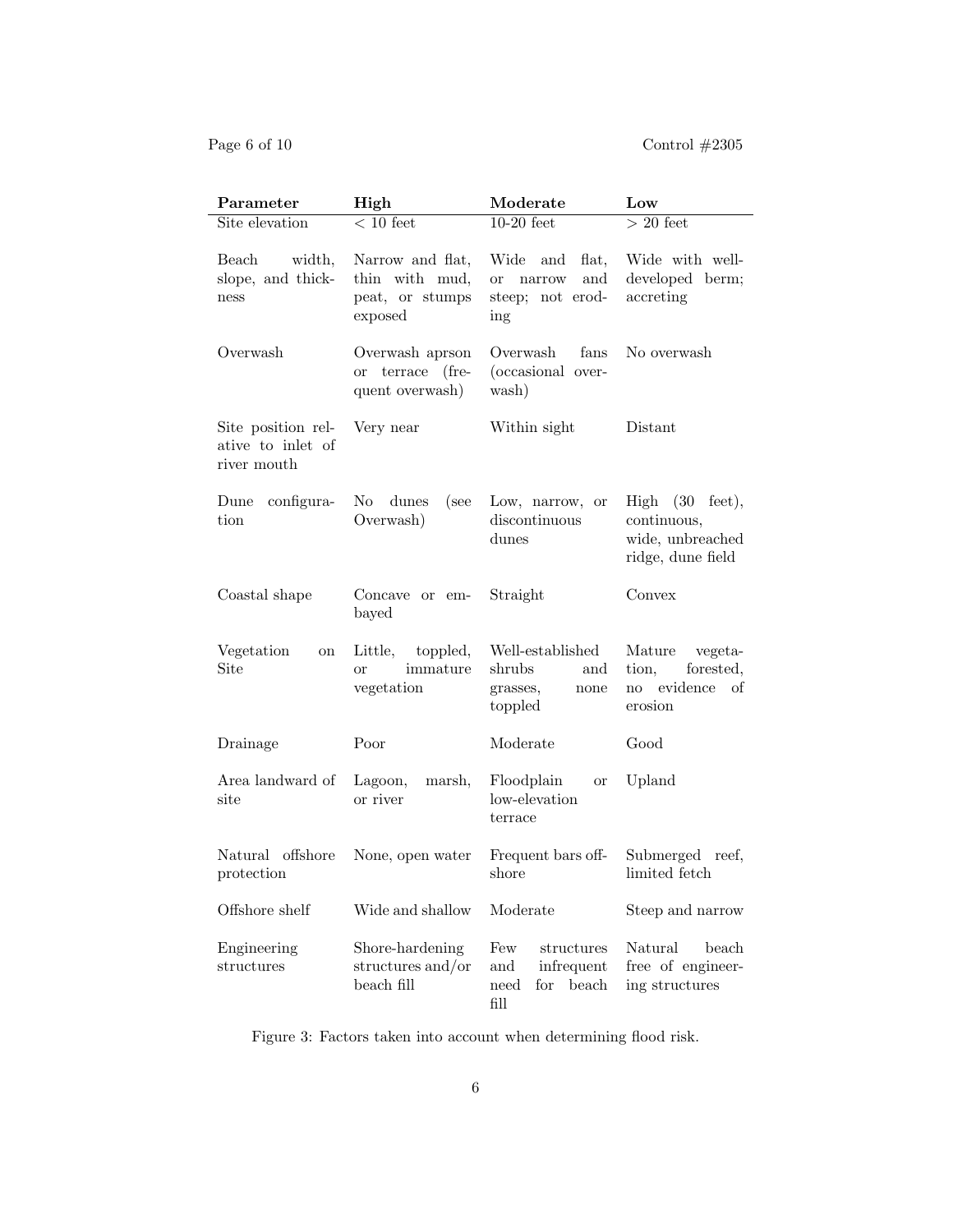#### 3.2 Modeling Water Infiltration

Because coastlines are always evolving we wish to construct a model that takes this fact into account. Fractals are one way of representing coastlines[7]. It is known that coasts naturally evolve in the same manner as fractal patterns[6]. However, the Floridian coastline is far from natural due to the impact of human development. Likewise we want to be able to consider water permeability based on hazard levels for points along the coast. Moreover we note that shores experience erosion due to everyday wave patterns along the coast. Thus our model focuses on the effects of erosion perpendicular to the current shoreline at any given time, taking into account the level of risk for each point along the coast.

We model the coastline using vectors. That is, for every point on the coast, we generate a vector that points inland perpendicular to the coastline. The vector at each point is determined by taking the points on either side of the given point and constructing a vector that is normal to the vector connecting these points (see Figure 4) and pointing inland.



Figure 4: Respresentation of normal vector constructed by taking the normal to the line between adjacent points along Florida's coastline.

Each vector is initially given a magnitude which corresponds to the rate of sea level rise. Instead of assuming an even rate of sea level rise everywhere along the coast, we implement our hazard factor data (see Figure) to make a correction factor for each vector. We do this as follows:

- Select a point on the current coastline.
- Find the nearest point for which hazard data exists (typically not more than 100 meters away).
- Assume the point on the coast has the same hazard value as the selected hazard point.
- Determine correction factor based on this hazard value by multiplying the normal vector by the scalar corresponding to the hazard value.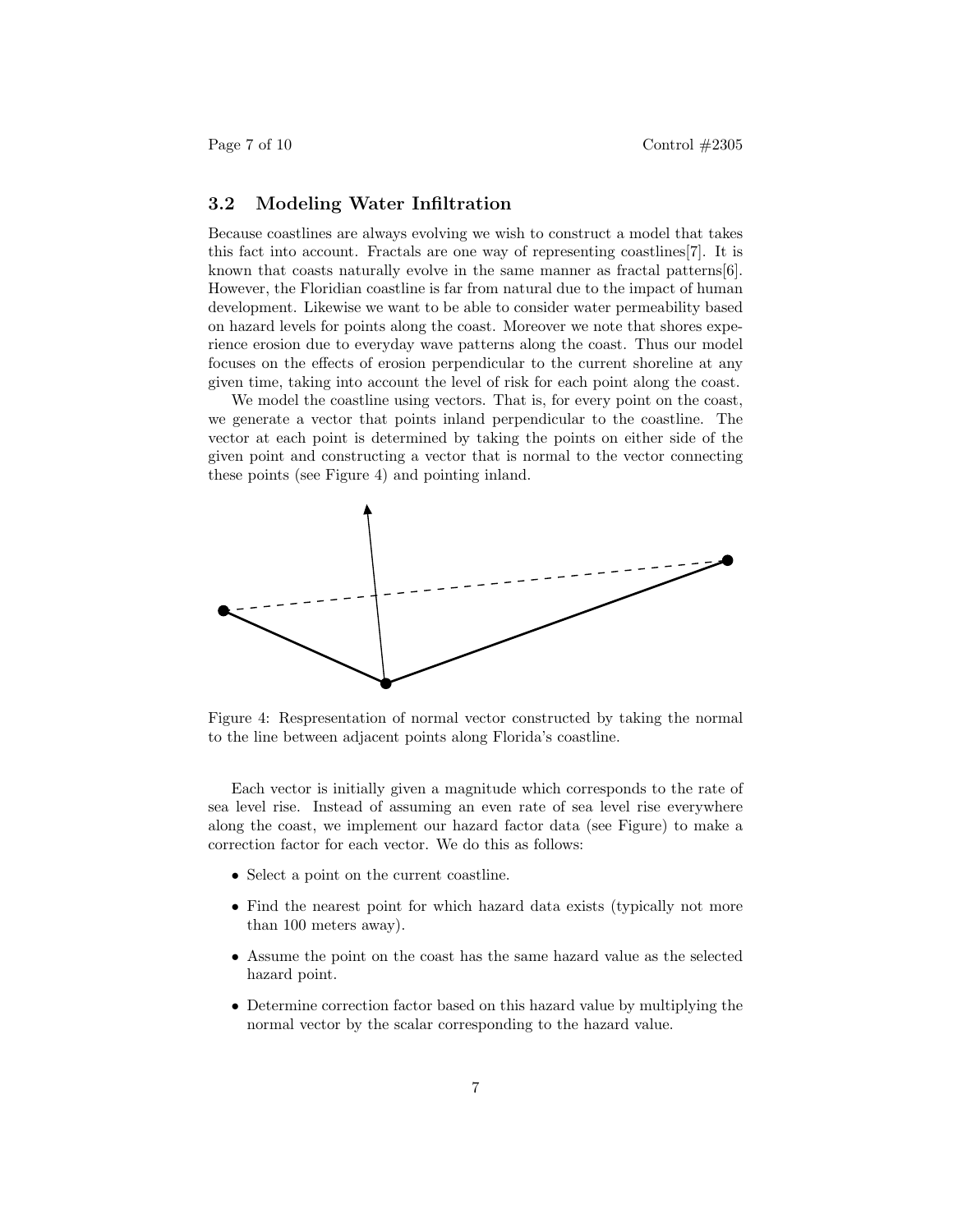• We then translate the initial point to the end of the scaled normal vector, and repeat this process.

Each iteration of the above process represents 10 years of elapsed time. Thus, the result after *n* iterations is the predicted coast of Florida in  $n \times 10$  years. Results, where they are noticeable, are shown below.



Figure 5: Hazard values imposed on a coastline map.

### 4 Considering Effect on Cities

Considering the extreme case of global sea level rise, which overestimates expected sea level increases around Florida by several times, we found that there is little threat posed to cities along the coast. In particular, the application of our model to the Tampa region shows that the city will experience almost no threat of flooding due to sea level increase - see Figures below. Consequently there is no impending crisis as concerns cities on the coast. However, we recommend that coastline cities consider the hazard evaluations included in this paper so that they are better prepared for more extreme events beyond the window of 50 years.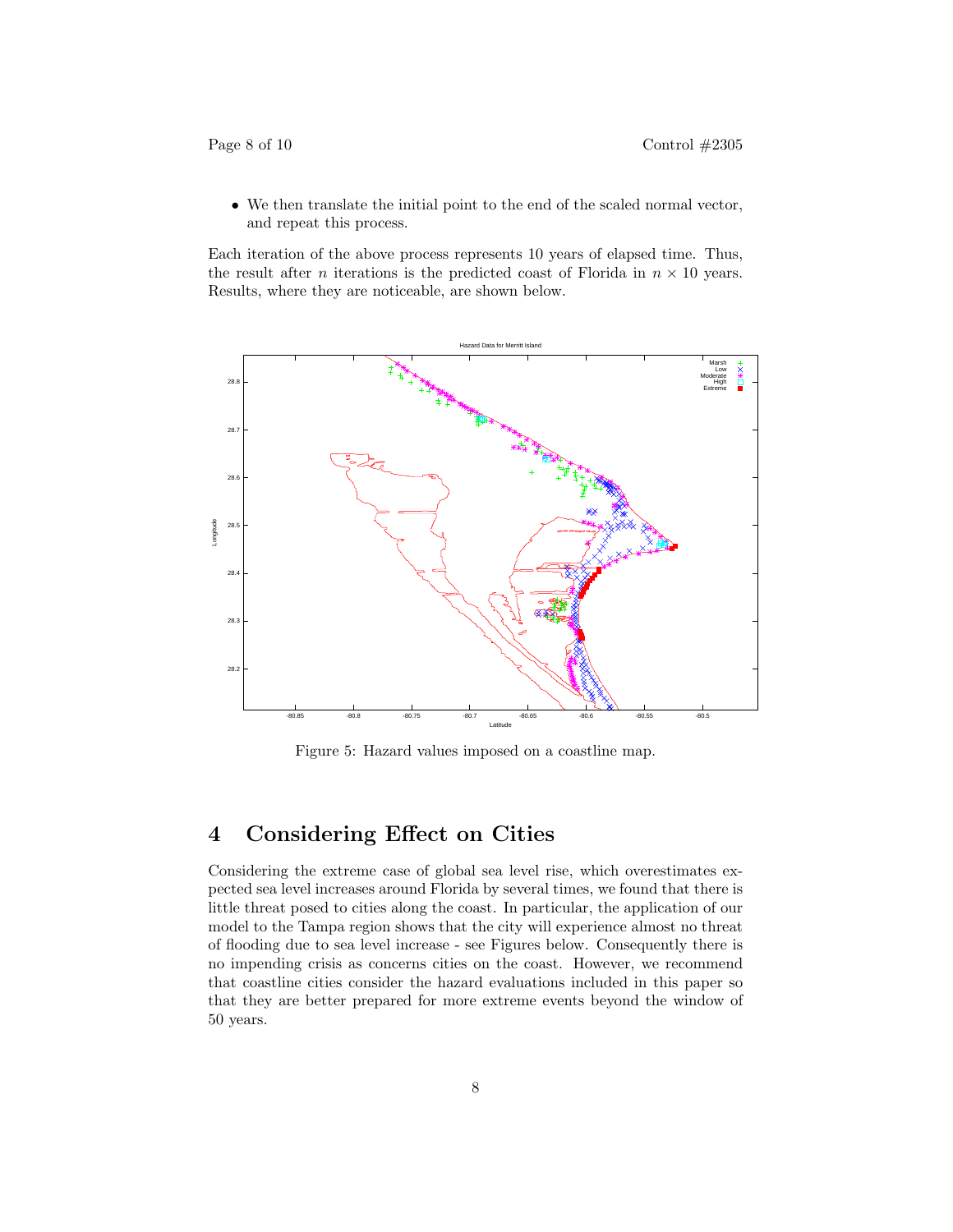

Figure 6: A high-risk region of Tampa before any sea level increase.



Figure 7: The same high-risk region of Tampa after 0.5m of sea level increase.